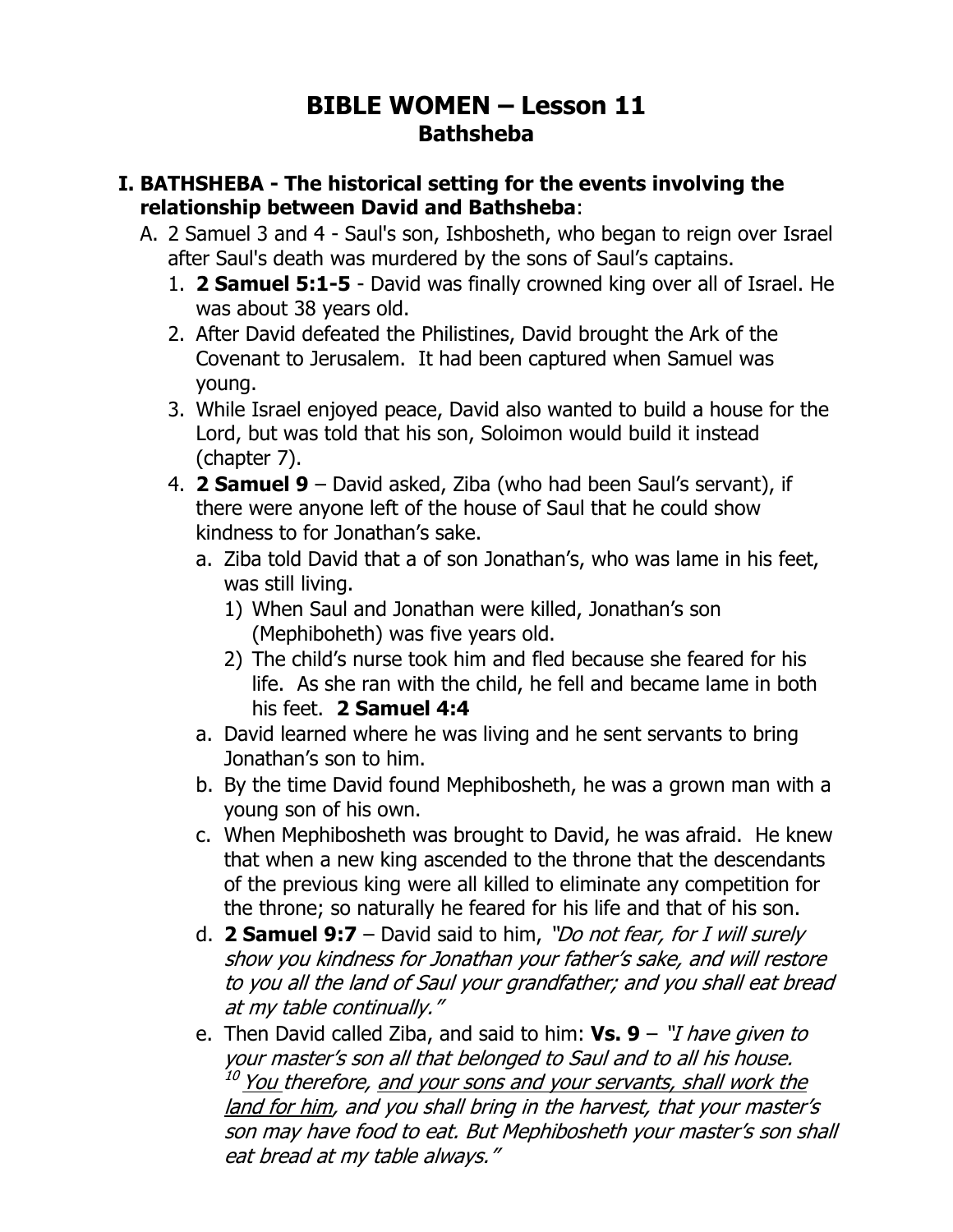- f. Ziba had fifteen sons and twenty servants, so Mephibosheth was to be well cared for and he was always welcomed at the table of King David as well.
- B. While David was in this charitable mood, the king of the people of Ammon died. These were the descendants of Lot through one of his daughters.
	- 1. **2 Samuel 10:2** David said, "I will show kindness to Hanun the son of Nahash, as his father showed kindness to me."
	- 2. David sent servants to comfort the prince concerning his father's death.
	- 3. Some officials in Ammon said to Hanun, the king's son, **Vs. 3** "Do you think that David really honors your father because he has sent comforters to you? Has David not rather sent his servants to you to search the city, to spy it out, and to overthrow it?"
	- 4. Hanun listened to his advisors and they took David's servants and shaved off half of their beards, cut off their garments at the waist and sent them away in shame.
	- 5. When David heard of this, he sent men to meet his servants because they were greatly shamed. David told them to wait at Jericho until their beards had grown out and then they could return to Jerusalem. This was to spare them shame among the Israelites.
	- 6. By this time the people of Ammon realized that they had made themselves repulsive to David, so they hired mercenaries to help defend themselves from the wrath of David: They hired:
		- a. Syrians, with twenty thousand foot soldiers
		- b. From Maacah, one thousand foot soldiers
		- c. From Ish-Tob twelve thousand men
	- 7. David learned that Ammon was gathering forces and he sent Joab and all the army of Israel to face them in battle.
		- a. When Joab's army came near for battle, the Syrians ran away.
		- b. When the people of Ammon saw that the Syrians were running away, they also ran to the city.
		- c. When the Syrians realized how they had been embarrassed by their shameful performance against the army of Israel they decided to gather their forces to attack Israel in an effort to regain their reputation.
			- 1) When David heard this he sent his army against them again.
			- 2) Again the Syrians fled before Israel.
			- 3) David killed seven hundred charioteers and forty thousand horsemen of the Syrians.
			- 4) They also killed the commander of their army.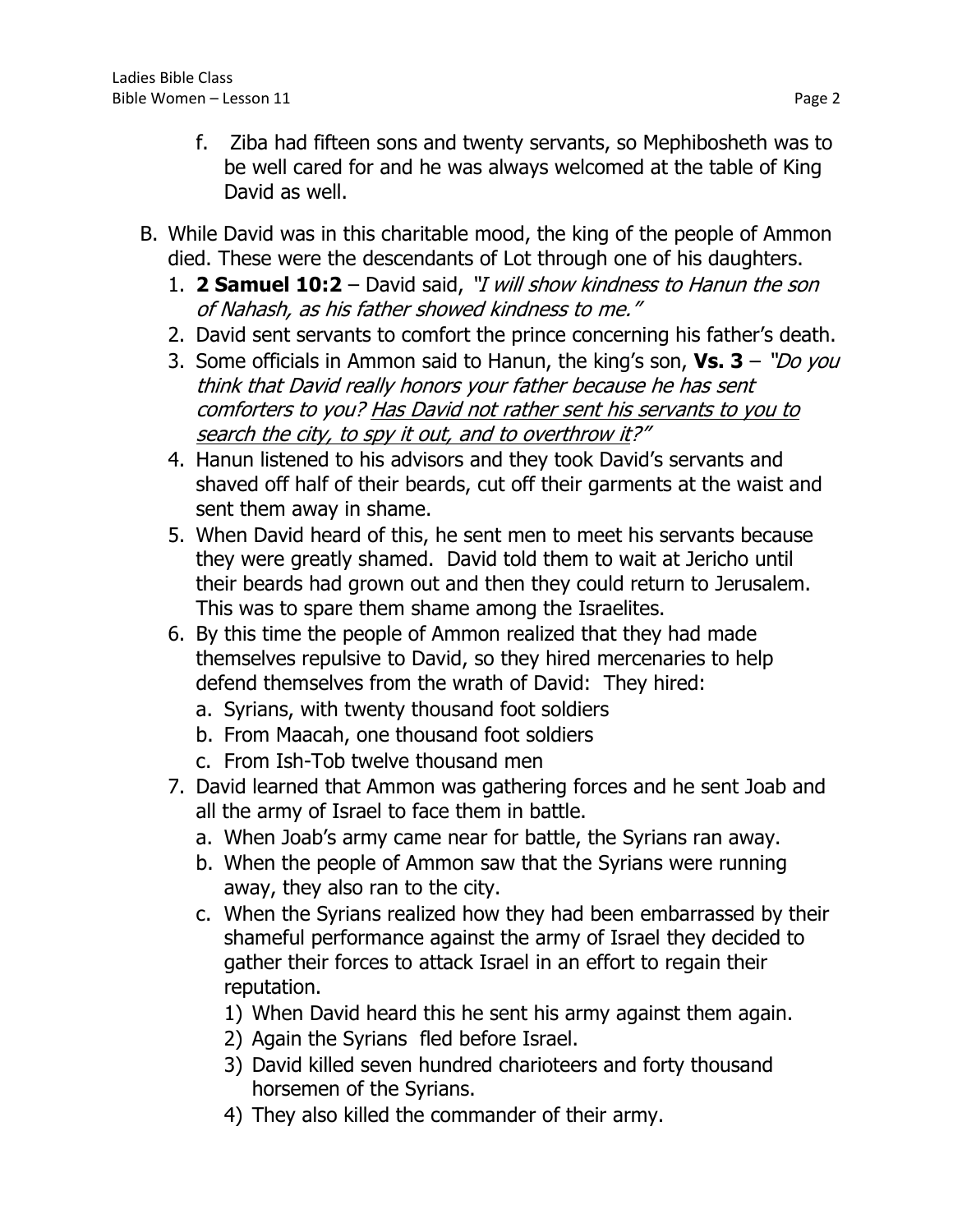- d. When all of the kings that were servants to Hadadezer of Syria heard that Syria had been defeated, they all made peace with Israel and served them.
- e. After this the Syrians were afraid to help the people of Ammon anymore **2 Samuel 10:15-19**

## **II. DAVID'S SIN - It was during this war with Ammon that David first noticed Bathsheba. 2 Samuel 11**

- A. While Joab and the army of Israel were fighting, David remained in Jerusalem.
	- 1. One night David was walking on the roof of his house when he saw a very beautiful woman bathing next door. **Vs 2**
	- 2. Since we are not given any insight into Bathsheba's mind, we can only speculate as to why she placed herself in this situation:
	- 3. If she was aware that her rooftop was in view of anyone on the roof of the Palace next door, then could she have been purposely tempting someone?
	- 4. If so, she would have had to know that David was on the roof at that specific time, which would have involved planning on her part.
		- a. I believe it is much more likely that she did not know that she could be seen by anyone while on the roof of her own home.
			- 1) Nothing in the scripture ever implies that her motives were impure or that she "set a trap" for King David.
		- b. David sent and inquired about the woman and was told that she was the wife of Uriah the Hittite.
		- c. David sent messengers to bring Bathsheba to him. David took advantage of his position and power since she would have been hesitant to refuse any demand of the king of Israel. David lay with her and sent her home.
		- d. Later when Bathsheba learned that she had conceived a child, she sent a message to David saying, "I am with child."
	- 5. When David received the news, he sent a message to Joab saying, "Send me Uriah the Hittite." **Vs. 6**
		- a. When Uriah arrived, David started with "small talk" "How is Joab?", "How are the people doing?", "How is the war going?".
		- b. Then David offered to reward Uriah for his service by sending him home to his wife to relax and eat some good food.
		- c. Uriah left the king's house and a gift of food from the king followed him, but Uriah slept in the door of the doorway of the kings house along with all of David's servants.
		- d. The next day, when they told David that Uriah did not go to his house, David asked Uriah why he didn't go home.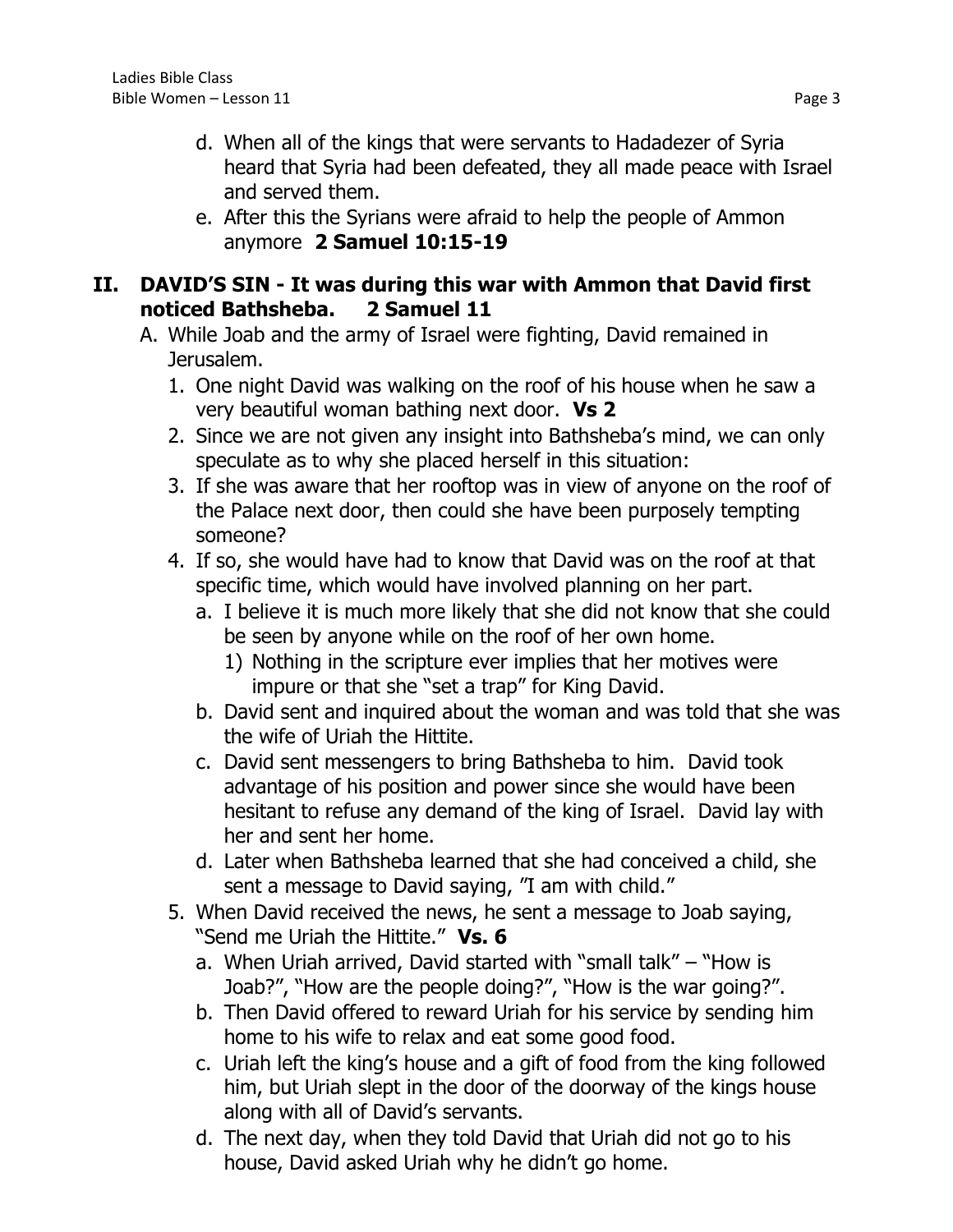- e. Uriah said, "The ark and Israel and Judah are dwelling in tents, and my lord Joab and the servants of my lord are encamped in the open fields. Shall I then go to my house to eat and drink, and to lie with my wife? As you live, and as your soul lives, I will not do this thing." **2 Samuel 11:11**
- f. Then David said to Uriah, **"**Wait here today also, and tomorrow I will let you depart." **Vs. 12** So Uriah remained in Jerusalem
- g. Later David called for Uriah and they ate and David provided plenty of drink until Uriah was drunk. David thought then surely he would go home to his wife.
- h. However, Uriah did not go home but slept in the doorway with the servants again.
- 6. David**'**s plan to hide his sin by sending Uriah home to Bathsheba failed and he was desperate for another solution.
	- a. David sent Uriah back to the battle with a letter to Joab the next day.
	- b. The letter said: "Set Uriah in the forefront of the hottest battle, and retreat from him, that he may be struck down and die." **Vs. 15**
	- c. Joab obeyed David and Uriah was killed in the battle and he sent a message to David informing him.
	- d. When Bathsheba heard that Uriah was dead, she mourned for him. When her mourning was over, David sent for her and she became his wife and bore him a son.
	- e. But David had greatly displeased God in this action. **Vs. 27**
- 7. After this, God sent Nathan, the prophet to David. Nathan told David a very interesting story:
	- a. **2 Samuel 12:1-15** "There were two men in one city, one rich and the other poor. <sup>2</sup> The rich man had exceedingly many flocks and herds. <sup>3</sup> But the poor man had nothing, except one little ewe lamb which he had bought and nourished; and it grew up together with him and with his children. It ate of his own food and drank from his own cup and lay in his bosom; and it was like a daughter to him.  $^4$  And a traveler came to the rich man, who refused to take from his own flock and from his own herd to prepare one for the wayfaring man who had come to him; but he took the poor man's lamb and prepared it for the man who had come to him."
	- b. When David heard this, he became very angry against the man and said to Nathan, **Vs. 5-6** – "As the LORD lives, the man who has done this shall surely die! <sup>6</sup> And he shall restore fourfold for the lamb, because he did this thing and because he had no pity."
	- c. Nathan replied, "You are the man! Thus says the LORD God of Israel: 'I anointed you king over Israel, and I delivered you from the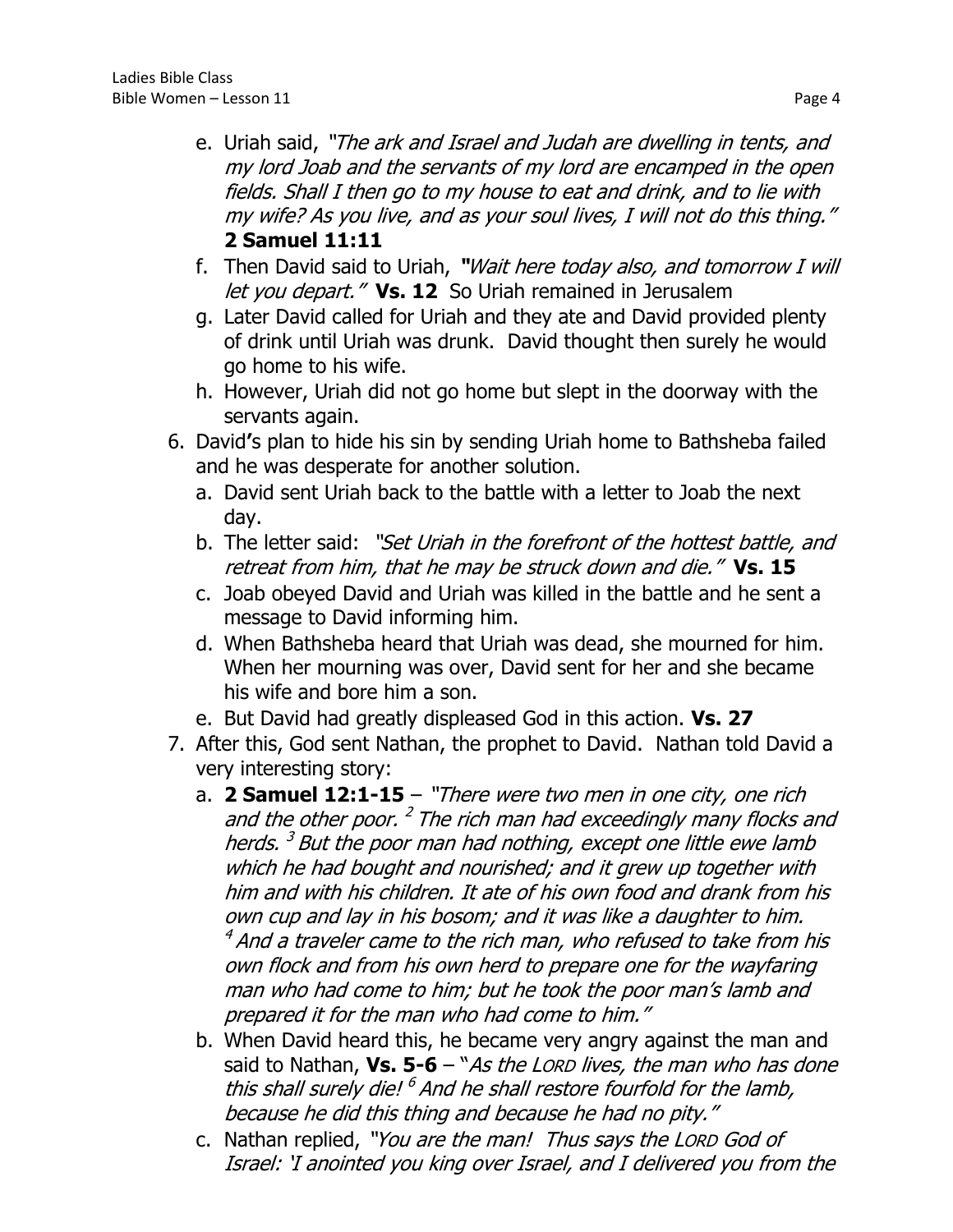hand of Saul.  $^8$  I gave you your master's house and your master's wives into your keeping, and gave you the house of Israel and Judah. And if that had been too little, I also would have given you much more! <sup>9</sup> Why have you despised the commandment of the LORD, to do evil in His sight? You have killed Uriah the Hittite with the sword; you have taken his wife to be your wife, and have killed <u>him with the sword of the people of Ammon</u>. <sup>10</sup> Now therefore, <u>the</u> sword shall never depart from your house, because you have despised Me, and have taken the wife of Uriah the Hittite to be your wife.'<sup>11</sup> Thus says the Lorp: 'Behold, <u>I will raise up adversity against</u> you from your own house; and I will take your wives before your eyes and give them to your neighbor, and he shall lie with your wives in the sight of this sun. <sup>12</sup> For you did it secretly, but I will do this thing before all Israel, before the sun.'" **Vs. 7-12**

- d. After all David had done to hide his sin, he could not hide from God.
- C. Even though David transgressed God's law on several occasions, verse 13 shows us the reason that David was considered "a man after God's own heart". **Acts 13:22**
	- 1. Immediately David said to Nathan, "I have sinned against the Lord."
		- a. While David was an imperfect man and he committed a terrible sins.
			- 1) First by committing adultery with Bathsheba
			- 2) Second, by killing an innocent man to cover his own lustful sin
		- b. However, he was also one who did not hesitate to confess his sin and sincerely repent.
	- 2. Because David repented, he was not sentenced to die, but he still had to face the consequences of his sin.
		- a. Israel would never have rest from their enemies as long as David was king. **2 Samuel 12:10**
		- b. Adversity would arise within his own household. **Vs. 11**
		- c. The final and worst consequence was that the son born to David and Bathsheba would not survive. **Vs. 13-15**
			- 1) This last punishment also affected Bathsheba as well, perhaps because she participated in the adulterous act with David. However, for the most part, she was caught in circumstances far beyond her control.
				- a) While she was guilty of adultery, we must consider the power a king had over his subjects at this time. Perhaps Bathsheba was afraid to refuse the king's advances.
				- b) The king had the power of life or death and few people were courageous enough to refuse anything the king demanded from them.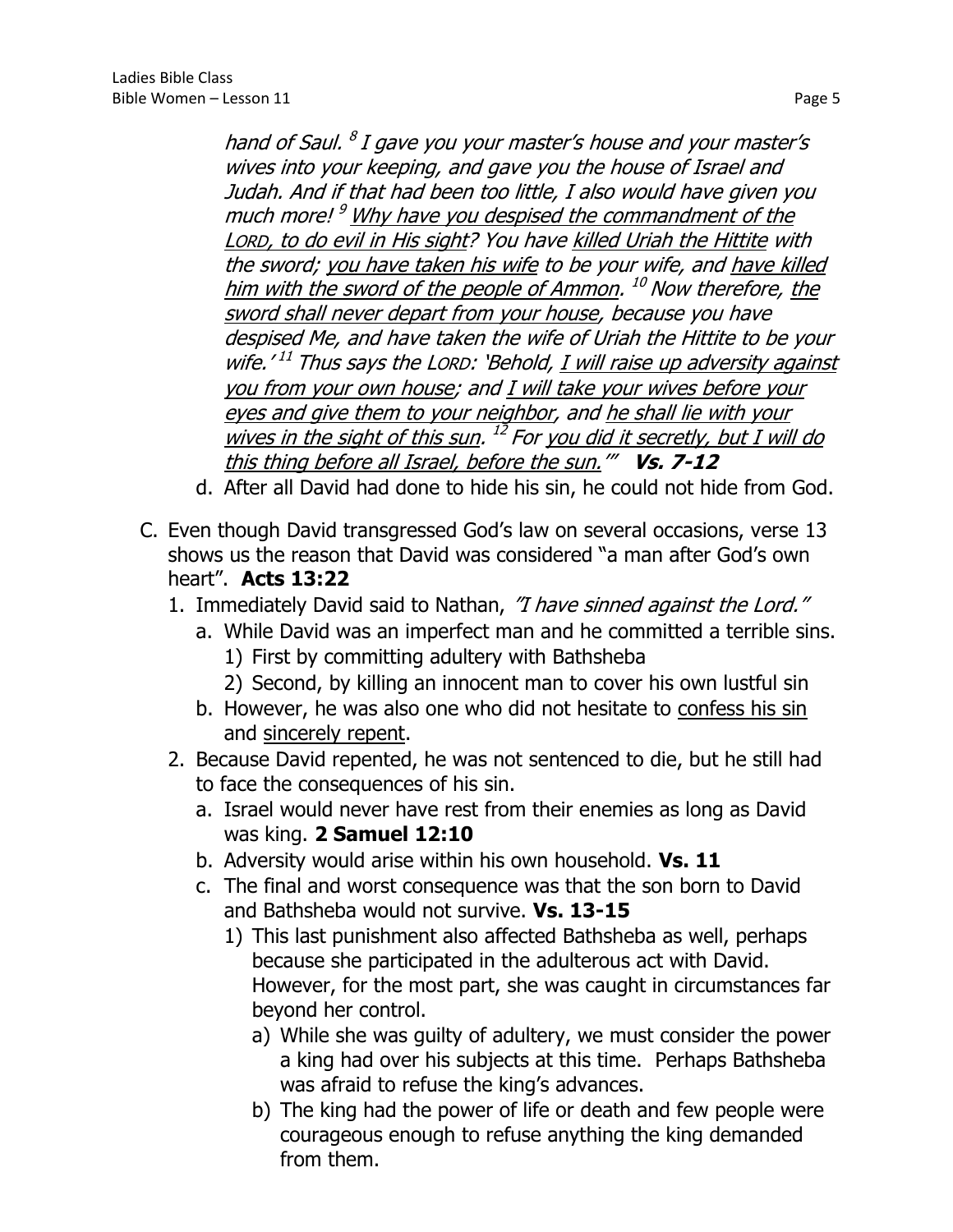- c) Bathsheba certainly had no part in the death of her husband, and since she was about to have a child, she may have felt that marriage to David was her only option.
- 2) David and Bathsheba both mourned the death of their infant son. Later she gave birth to another son, named Solomon.
	- a) The Lord loved Solomon. **Vs. 24**
	- b) Nathan, the prophet called the child "Jedidiah", which means "beloved of the Lord".
- B. Very soon the punishment God pronounced upon David began to occur.
	- 1. The son born to Bathsheba became sick and died. **Vs. 13-15**
	- 2. Adversity was also about to arise within his own household. **Vs. 11**
		- a. David's first born son, Amnon fell in love with his half-sister, Tamar. **2 Samuel 13:1ff**
		- a. He pretended to be sick then requested that his sister, Tamar, bring him some food.
		- b. When Tamar arried, Amnon sent everyone else away, then he forced Tamar to submit to his advances.
		- c. Afterward, Amnon hated Tamar so much that his hatred was greater than the love he first had for her. **Vs. 15**
		- d. When David heard of this, he was very angry, but Tamar's brother Absalom hated Amnon from that day. He prepared for two years to take vengeance against Amnon for the disgrace he caused Tamar.
		- e. Absalom devised a plan: He planned a feast at the end of the sheep shearing and he invited all of David's sons. He invited David and all servants as well. But David refused (as Absalom knew he would) saying it would be too much of a burden for Absalom to have the king present.
		- f. So Absalom said, "Then just let Amnon go with us." So Amnon went to the feast with all of his brothers.
		- g. Absalom commanded his servants saying, **Vs. 28-29** -- "Watch now, when Amnon's heart is merry with wine, and when I say to you, 'Strike Amnon!' then kill him. Do not be afraid. Have I not commanded you? Be courageous and valiant.<sup>"29</sup> So the servants of Absalom did to Amnon as Absalom had commanded. Then all the king's sons arose, and each one got on his mule and fled.
		- h. David learned that Absalom had killed Amnon because of what he did to Tamar.
		- i. Absalom ran away to Geshur (Syria) and stayed there three years.
		- j. After mourning for Amnon, David forgave Absalom and longed to see again, so he sent Joab to bring him home to his own house.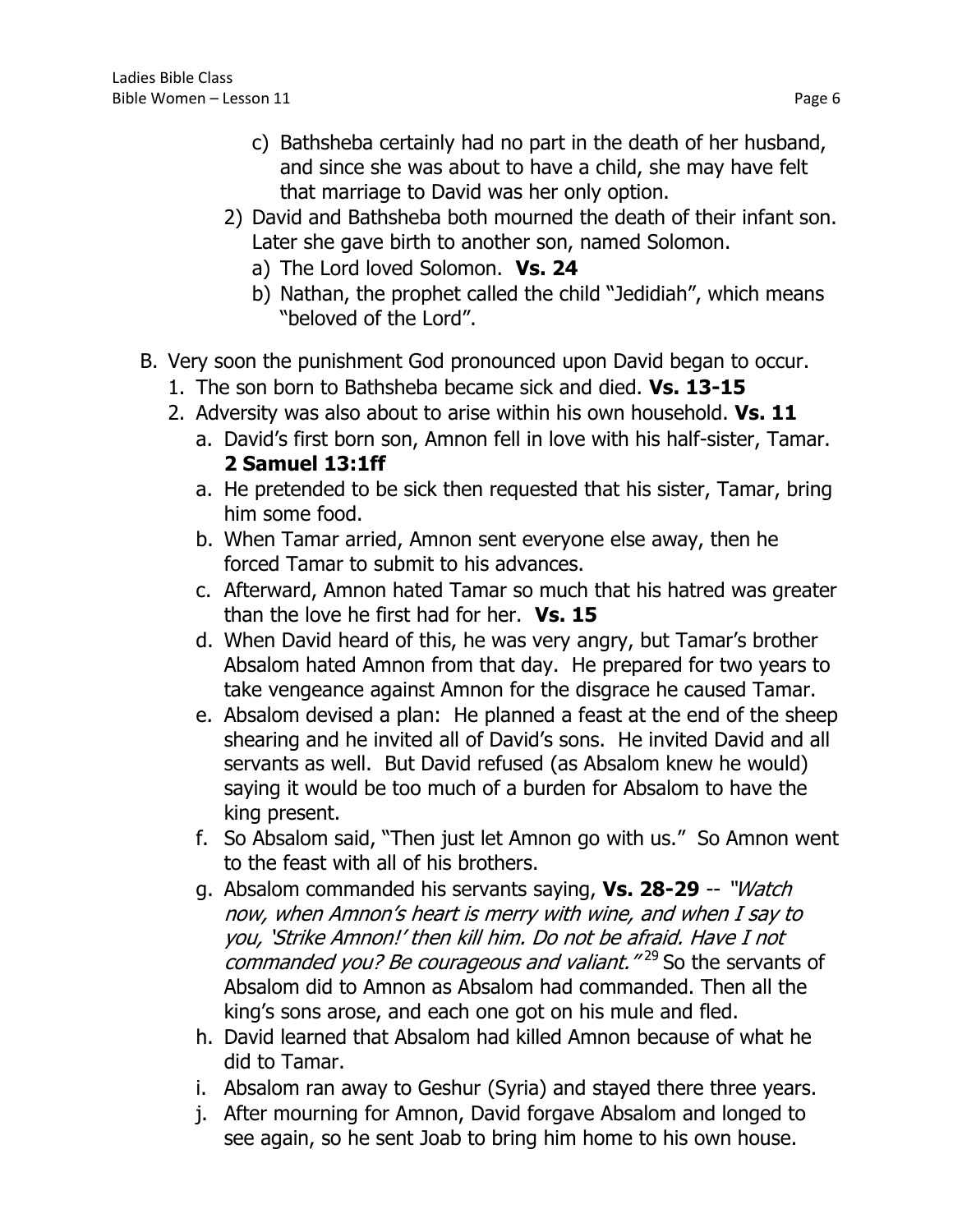- 3. Absalom then began to stand daily at the gate where the people of Israel came to bring their lawsuits to the king for judgment. Absalom would tell them that their case was good but the king had no deputy to hear their cases.
	- a. Then Absalom would say, "Oh, that I were made judge in the land, and everyone who has any suit or cause would come to me; then I would give him justice." **2 Samuel 15:4**
	- b. Abdalom also showed affection to the people by bowing to them when they approached, he also reached out and kissed them as a greeting. He was quite a "politician".
	- c. Absalom continued this until he stole the hearts of all of the men of Israel.
	- d. Verse 7 says "*Now it came to pass after forty years that Absalom* said to the king, 'Please let me go to Hebron and pay the vow which I made to the Lord while I was in Geshur."
		- 1) This reads like it means for forty years Absalom won the hearts of all of Israel and then he asked David for permission to go to Hebron.
		- 2) This poses a great problem of accuracy. It is another of the examples that Bible skeptics use to point out contradictions in the Bible.
		- 3) One obvious conflict is that it is very unlikely that Absalom would be asking permission to fulfill a vow he made over forty years before when he was in hiding in Geshur after killing Amnon.
		- 4) The major problem is that Absalom could not even be forty years old at this time. Most likely he was about 30-35 years old. He was born when David was reigning as king in Hebron. Since David only reigned forty years and six months, Absalom could not have spent forty years "stealing the hearts of Israel", since he was an adult when he began this campaign.
		- 5) Some commentaries have suggested that this was an obscure way of counting time in Israel and it means "forty years after David was anointed to be the next king by Samuel when David was a young boy". There is no evidence to confirm this idea.
		- 6) The most accepted thought is that an error was made by a scribe writing the original Hebrew text. Since the Hebrew word for "forty" is very similar to the Hebrew word for "four", it is much more likely that this is a "scribal error", which is very possible since copying Hebrew text was a very tedious, time-consuming job.
		- 7) Even four years of continuing the campaign to "steal the hearts of all of the Israelites" is quite a show of dedication to a goal.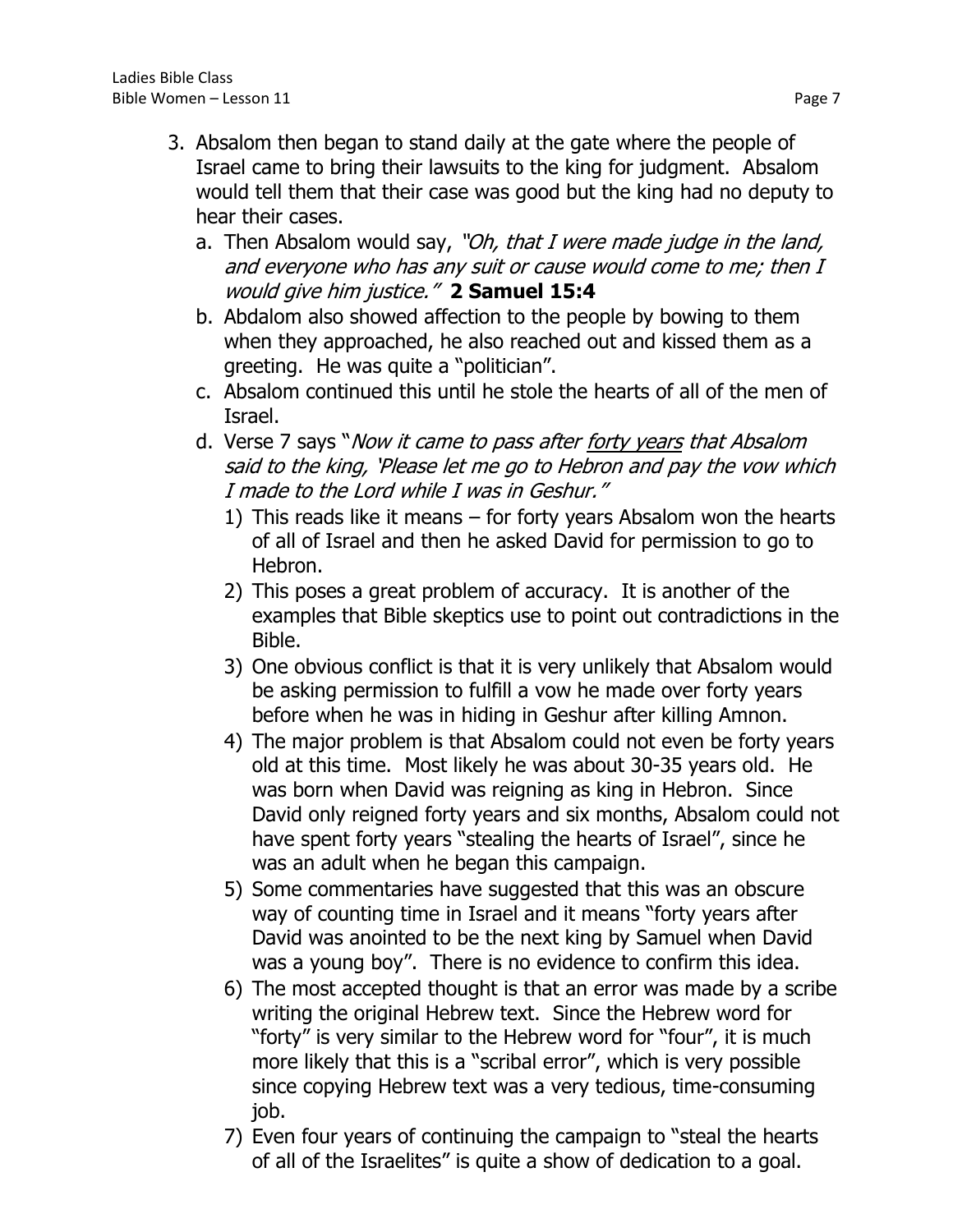However, Absalom knew that he could never usurp his father's throne unless he had the majority of Israel on his side.

- e. David gave permission to go to Hebron, however instead of fulfilling a vow, he put his plan to usurp the throne into action.
- f. Absalom sent spies throughout all of the tribes of Israel saying, "As soon as you hear the sound of the trumpet, then you shall say, "Absalom reigns in Hebron!" **Vs. 10**
- g. Absalom had two hundred men invited from Jerusalem who didn't know Absalom's plan. Then he sent for Ahithophel (David's counselor), then the conspiracy grew strong while the people with Absalom continually increased in number.
- 4. When David heard that Absalom was gathering a multitude to support him, David said to all of his servants in Jerusalem, "Arise, and let us flee, or we shall not escape from Absalom." **Vs. 15**
	- a. David took all of his household and his servants and left the city. Even six hundred men from Gath followed him. David tried to send them back, since they were foreigners, but they refused to leave David.
	- b. David left ten concubines in his house to keep things there.
	- c. The high priest, Zadok, and all of the Levites, bearing the Ark of the Covenant wanted to go with David, but he sent them back to Jerusalem saying, "If God wants me to remain King, he will bring me back to Jerusalem. If he has no delight in me, then let Him do to me as seems good to Him." **Vs. 25-26**
- 5. Meanwhile Absalom was receiving bad advice from his counselor saying, "Go in to your father's concubines, whom he has left to keep the house; and all Israel will hear that you are abhorred by your father. Then the hands of all who are with you will be strong." $^{22}$  So they pitched a tent for Absalom on the top of the house, and Absalom went in to his father's concubines in the sight of all Israel." As we have mentioned before, this act was an outright statement that Absalom intended to take the throne from his father.
- 6. This was a direct fulfillment of the punishment God declared on David when he said, <sup>11</sup> Thu*s says the Lor.D: 'Behold, <u>I will raise up adversity</u>* against you from your own house; and I will take your wives before your eyes and give them to your neighbor, and he shall lie with your wives in the sight of this sun. <sup>12</sup> For you did it secretly, but I will do this thing before all Israel, before the sun.'" **2 Samuel 12:11-12**
- 7. David and thousands of his supporters were still in the wilderness hiding from Absalom, but eventually Absalom lead an army out to pursue David.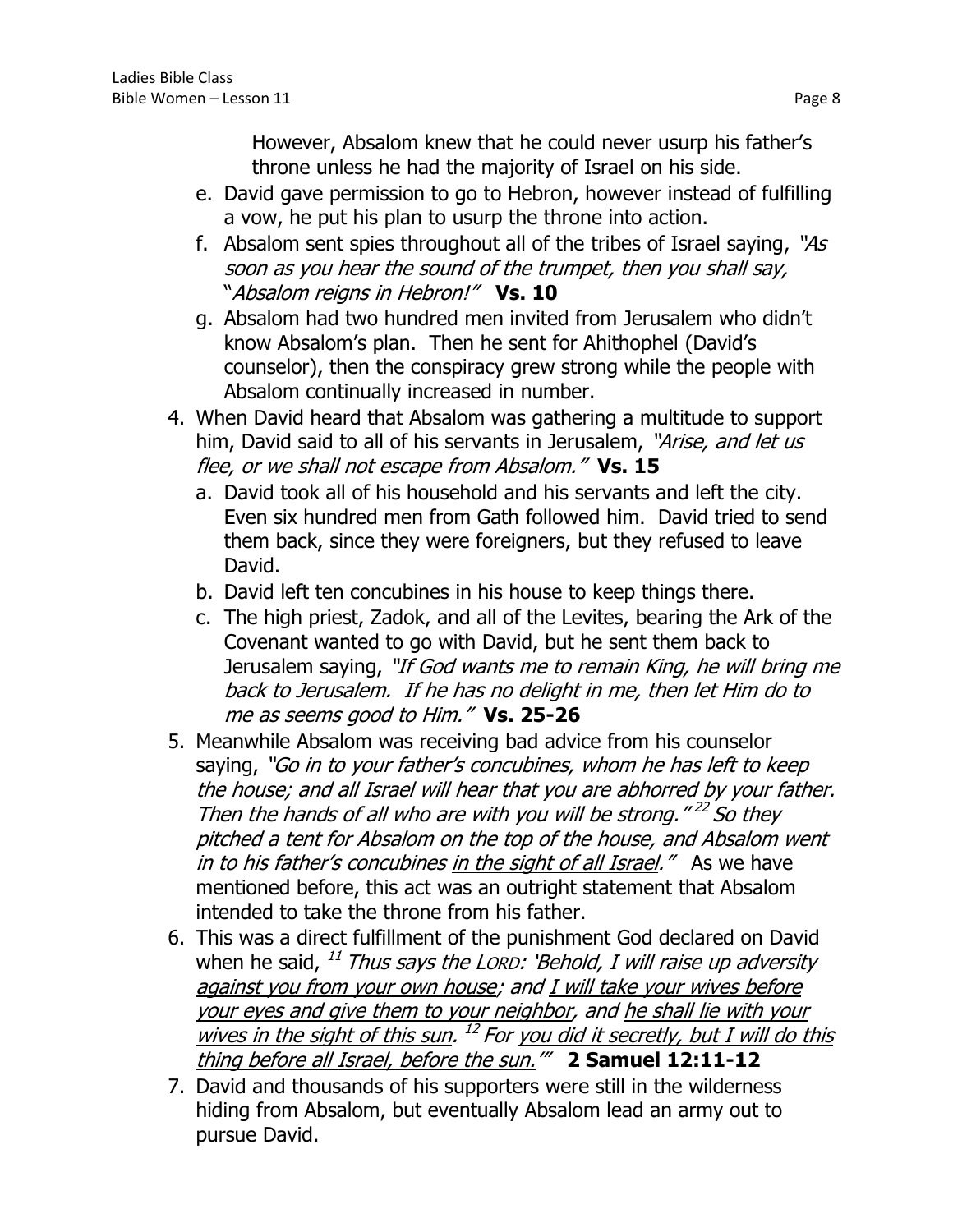- 8. David divided his army into thirds with his commanders being Joab, and his brother Abishai along with Ittai, who was a foreigner that supported David.
	- a. David gave them orders to "deal gently with Absalom" for David's sake.
	- b. When Absalom met David's men, he was riding on a mule and he went under a great tree and his hair was caught in the boughs of the tree and he was left hanging there.
	- c. Someone told Joab what had happened to Absalom. Absalom scolded the man saying, "Why did you not strike him there to the ground? I would have given you ten shekels of silver and a belt." **2 Samuel 18:12**
	- d. But the man said to Joab, "Though I were to receive a thousand shekels of silver in my hand, I would not raise my hand against the king's son. For in our hearing the king commanded you and Abishai and Ittai, saying, 'Beware lest anyone touch the young man Absalom!"
	- e. Joab left with three spears in hand and went to Absalom where he struck Absalom in the heart as he hung by his hair in the tree, and ten men with him also struck Absalom's body.
	- f. Then Joab blew the trumpet to let the Israelites know that they should return.
	- g. They cast Absalom's body into a large pit in the woods and laid a very large heap of stones over him. Joab sent a messenger to tell David that the battle was over but he was not to tell David that Absalom was dead. However, Ahimaaz, the son of the priest followed the messenger because he wanted to tell the good news to David.
	- h. Ahimaaz outran the first messenger and said, "All is well! The Lord your God has delivered up the men who raised their hand against the king." **Vs. 28**
		- 1) Immediately David asked, "Is the young man Absalom safe?"
		- 2) Just then the first messenger arrived saying, "There is good news, my lord the king! For the Lord has avenged you this day of all those who rose against you."
		- 3) Again, David asked if Absalom was safe and the messenger said, "May the enemies of the king, and all who rise against you to do harm, be like that young man!" (In other words, dead.)
		- 4) When David heard this he went to his chamber and wept saying, "Oh my son Absalom – my son, my son Absalom – if only I had died in your place!" **Vs. 33**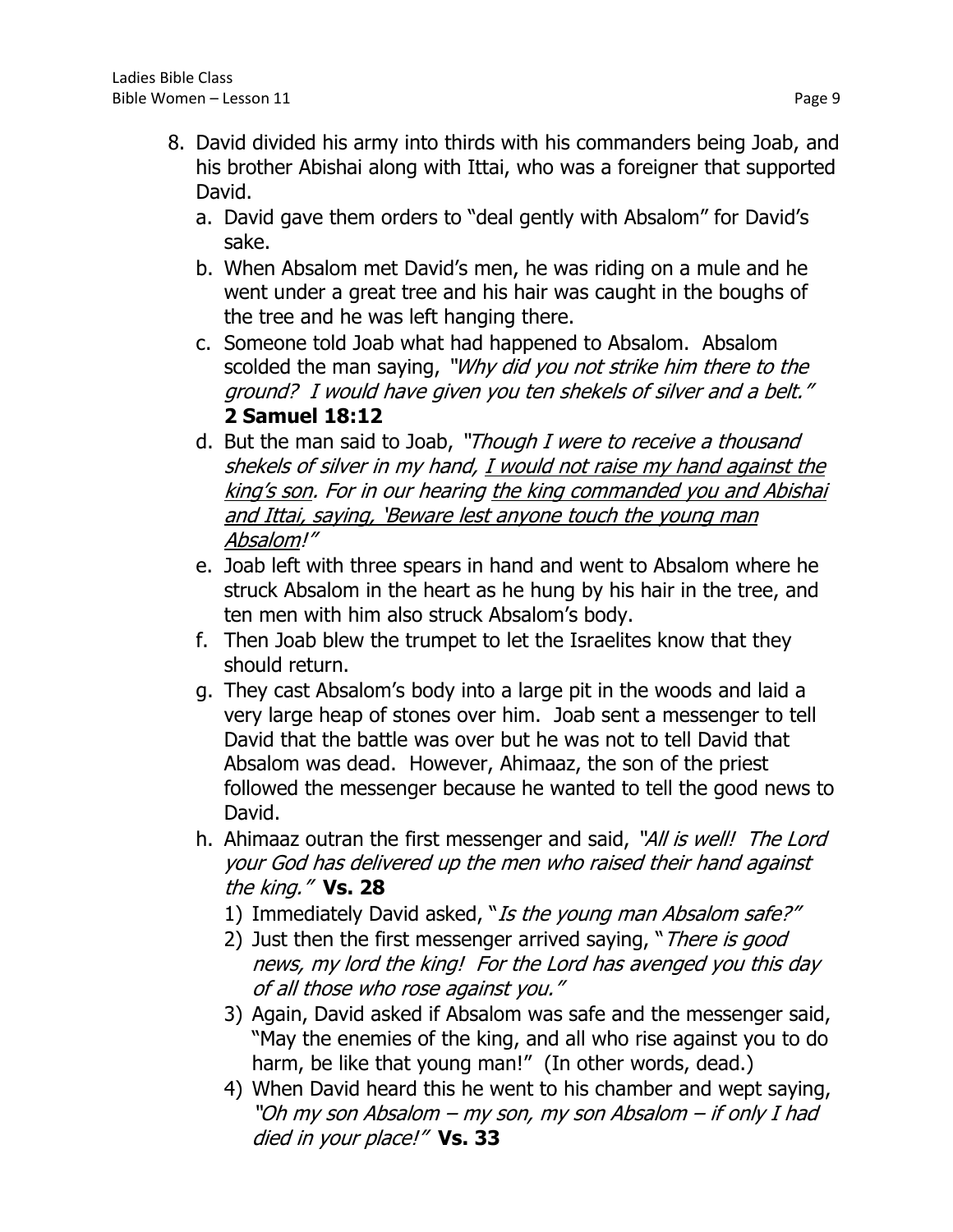- 9. Joab was angry when he heard that David was mourning so much for Absalom because Joab felt that David was dishonoring those who fought against Absalom to save the lives of David, his sons, his wives and his concubines.
	- a. Joab said, "...for today I perceive that if Absalom had lived and all of us had died today, then it would have pleased you well."
	- b. Joab also told David that he must go out and comfort his servants (those who had supported him against Absalom) because Joab feared that none of them would remain loyal if he did not, so David went out and comforted the people.
- D. In the fortieth year of his reign, David was almost seventy years old and very sick, his third son, Adonijah decided he would be king, since his two older brothers were dead. **1 Kings 1**
	- 1. The problem was, Adonijah didn't wait for David to die. He made plans to be anointed king without David's knowledge.
		- a. Adonijah was also a very handsome man and his father had never questioned anything that he did or corrected his behavior in any way. **Vs. 5-6**
		- b. Adonijah enlisted Joab and Abiathar, the priest to help him. But Zadok the priest, Nathan the prophet and three mighty aids to David did not support Adonijah.
		- c. Adonijah sacrificed sheep and oxen and fattened cattle in countryside and he invited all of his brothers and all of the men of Judah and the kings servants. But he did NOT invite King David or Nathan the prophet or the mighty men who supported King David. Neither did he invite his brother Solomon.
	- 2. When Nathan the prophet heard of Adonijah's plans, he went to see Bathsheba, the mother of Solomon saying, "Have you not heard that Adonijah the son of Haggith has become king, and David our lord does not know it? <sup>12</sup> Come, please, let me now give you advice, that you may save your own life and the life of your son Solomon. <sup>13</sup> Go immediately to King David and say to him, 'Did you not, my lord, O king, swear to your maidservant, saying, "Assuredly your son Solomon shall reign after me, and he shall sit on my throne"? Why then has Adonijah become king?' <sup>14</sup> Then, while you are still talking there with the king, I also will come in after you and confirm your words."
		- a. So Bathsheba went to see David. She reminded him that he had promised her that Solomon would reign as king after David.
		- b. Then she told David that Adonijah was about to be anointed as king without David's knowledge. She reminded him also that if Adonijah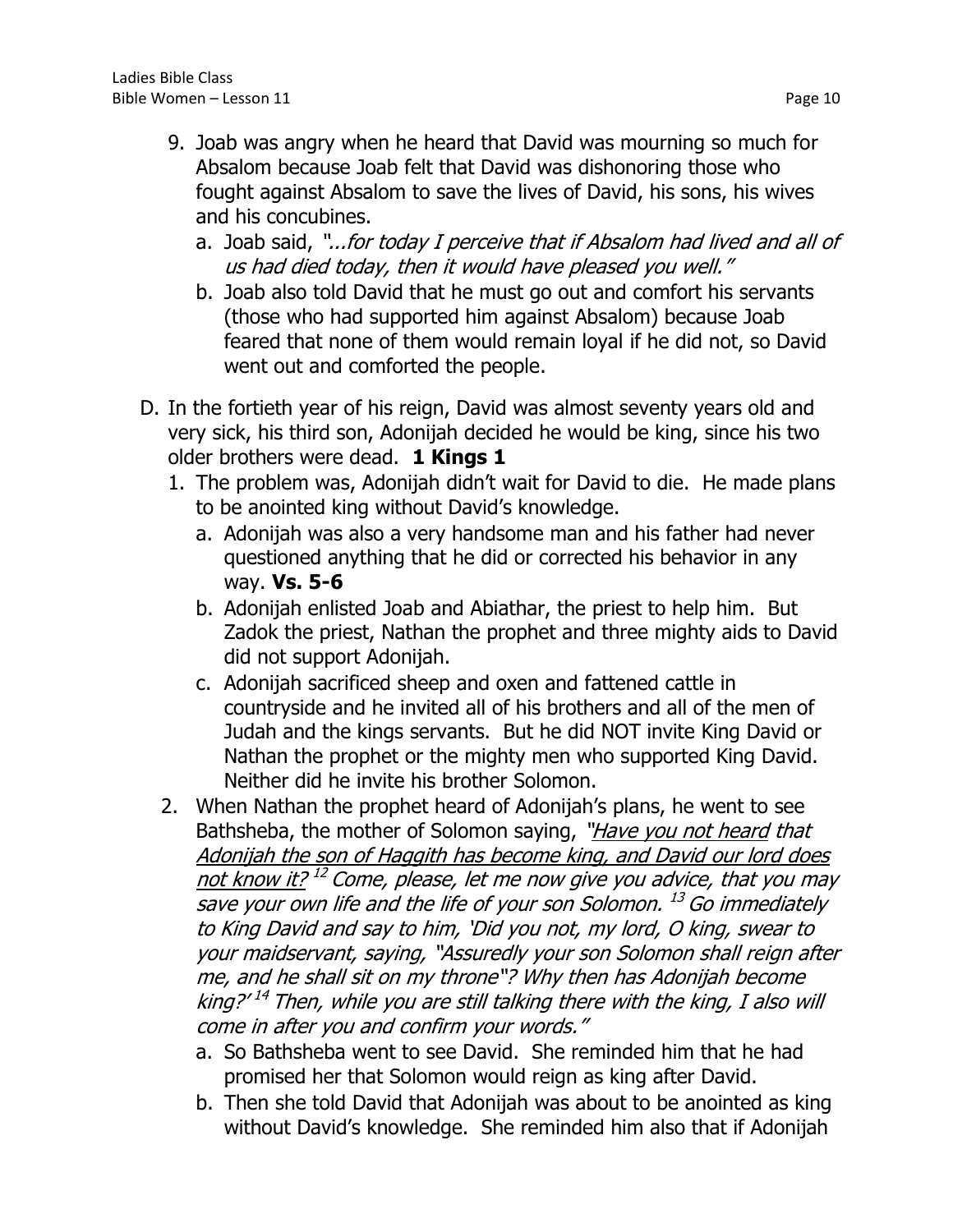became king that she and Solomon would both be in danger of being killed by Adonijah to rid him of any competition for the throne.

- c. Bathsheba told David that all of Israel was waiting to see what David would say.
- d. As Bathsheba was speaking, Nathan the prophet came in and confirmed the facts to David saying, "My lord, O king, have you said, 'Adonijah shall reign after me, and he shall sit on my throne'?  $25$  For he has gone down today, and has sacrificed oxen and fattened cattle and sheep in abundance, and has invited all the king's sons, and the commanders of the army, and Abiathar the priest; and look! They are eating and drinking before him; and they say, *`Long* live King Adonijah!"
- e. Then David called for Bathsheba to be brought back in and David took an oath saying, "As the Lorp lives, who has redeemed my life from every distress, <sup>30</sup> just as I swore to you by the Lorp God of Israel, saying, 'Assuredly Solomon your son shall be king after me, and he shall sit on my throne in my place,' so I certainly will do this day." **1 Kings 1:28**
- f. David also called for Zadok the priest and Benaiah, one of his mighty men and instructed them to have Solomon ride on David's mule and take him to Gihon.
	- 1) There Zadok and Nathan would anoint him king over Israel.
	- 2) They were then to blow the horn and say "Long live King Solomon!"
	- 3) Next they were to bring him back to sit on David's throne and he would be officially king in David's, ruler over all of Israel and Judah.
	- 4) When all of this happened, the people shouted and made a great noise, which Adonijah could hear.
	- 5) Adonijah was informed that Solomon had been made king and then all of his supporters became afraid so they all left.
	- 6) Adonijah was also afraid of Solomon, so he went to the temple and held on to the horns on the corners of the great altar saying that he would not leave there unless Solomon would swear that he would not put Adonijah to death.
	- 7) Solomon said, "If he proves himself a worthy man, not one hair of him shall fall to the earth; but if wickedness is found in him, he shall die." <sup>53</sup> So King Solomon sent them to bring him down from the altar. And he came and fell down before King Solomon; and Solomon said to him, "Go to your house." **Vs 52**